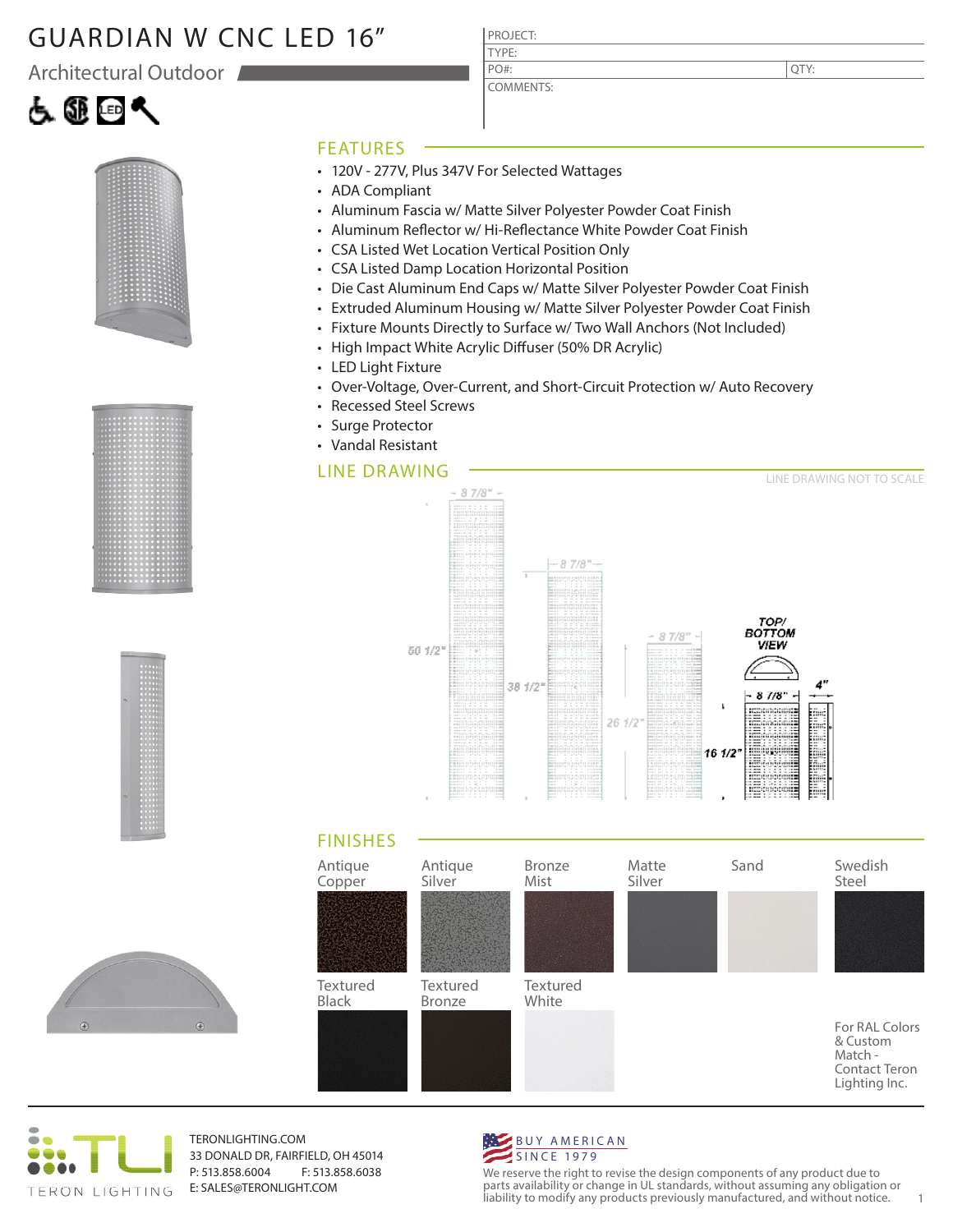### GUARDIAN W CNC LED 16"

Architectural Outdoor

## よ蠅回へ

| PROJECT:         |      |
|------------------|------|
| TYPE:            |      |
| PO#:             | QTY: |
| <b>COMMENTS:</b> |      |

| <b>Fixture Core</b>     |                                                                                 |                |                       |  |
|-------------------------|---------------------------------------------------------------------------------|----------------|-----------------------|--|
| PRODUCT CODE            | SOURCE/WATTAGE                                                                  | <b>VOLTAGE</b> | <b>DIMMING DRIVER</b> |  |
| GRDW16 - Guardian W 16" | L12.0-TE350 - 12W @ 350mA<br><b>ELV Dimming Driver</b>                          | 120 - 277V     | Not Applicable        |  |
|                         | L12.0-ZE350 - 12W @ Line<br>Voltage 4-Wire Dimming Driver<br>(Dimmable 0 - 10V) |                |                       |  |
| ORDER INFO              | L18.0-TE500 - 18W @ 500mA<br><b>ELV Dimming Driver</b>                          |                |                       |  |
|                         |                                                                                 |                |                       |  |
| GRDW16                  | L12.0-TE350                                                                     | $120 - 277V$   | Not Applicable        |  |

Example ^ (may not represent a manufacturable product)

#### TRIM FINISH COLOR TEMP OPTIONS ORDER INFO Aesthetics & Options PROD SOURCE Example ^ (may not represent a manufacturable product) 30K - 3000K Color Temp 35K - 3500K Color Temp 40K - 4000K Color Temp 50K - 5000K Color Temp OEL - Single End Window TEL - Twin End Windows (Both Ends) MSI - Steinel HFLUM2-WR Internal Motion Sensor SPD – Surge Protection Device AC 30K OEL GRDW | L12.0 L18.0 • 80 CRI Typ. • 30K - 3000K Color Temp • 1739 LED Source Lumens • 144.9 LED Source Lumens Per Watt • 80 CRI Typ. • 30K - 3000K Color Temp • 2711 LED Source Lumens • 150.6 LED Source AC - Antique Copper TB - Textured AS - Antique Silver BT - Bronze Mist SM - Matte Silver (Standard) SN - Sand SW - Swedish Steel Black BZ - Textured Bronze TW - Textured White CNC CNC

|                                  | REPLACEMENT PART | <b>PART NO</b> | <b>NOTES</b>                        |                                                                                     |  |
|----------------------------------|------------------|----------------|-------------------------------------|-------------------------------------------------------------------------------------|--|
| 16" Acrylic LED Lens<br>Assembly |                  | 38200          | (L18.0 is Dimmable From 120 - 230V) | Don't see the configuration you are looking for?<br>Call us today at (513) 858-6004 |  |



TERONLIGHTING.COM 33 DONALD DR, FAIRFIELD, OH 45014 P: 513.858.6004 F: 513.858.6038 E: SALES@TERONLIGHT.COM

Lumens Per Watt



We reserve the right to revise the design components of any product due to parts availability or change in UL standards, without assuming any obligation or liability to modify any products previously manufactured, and without notice. 2